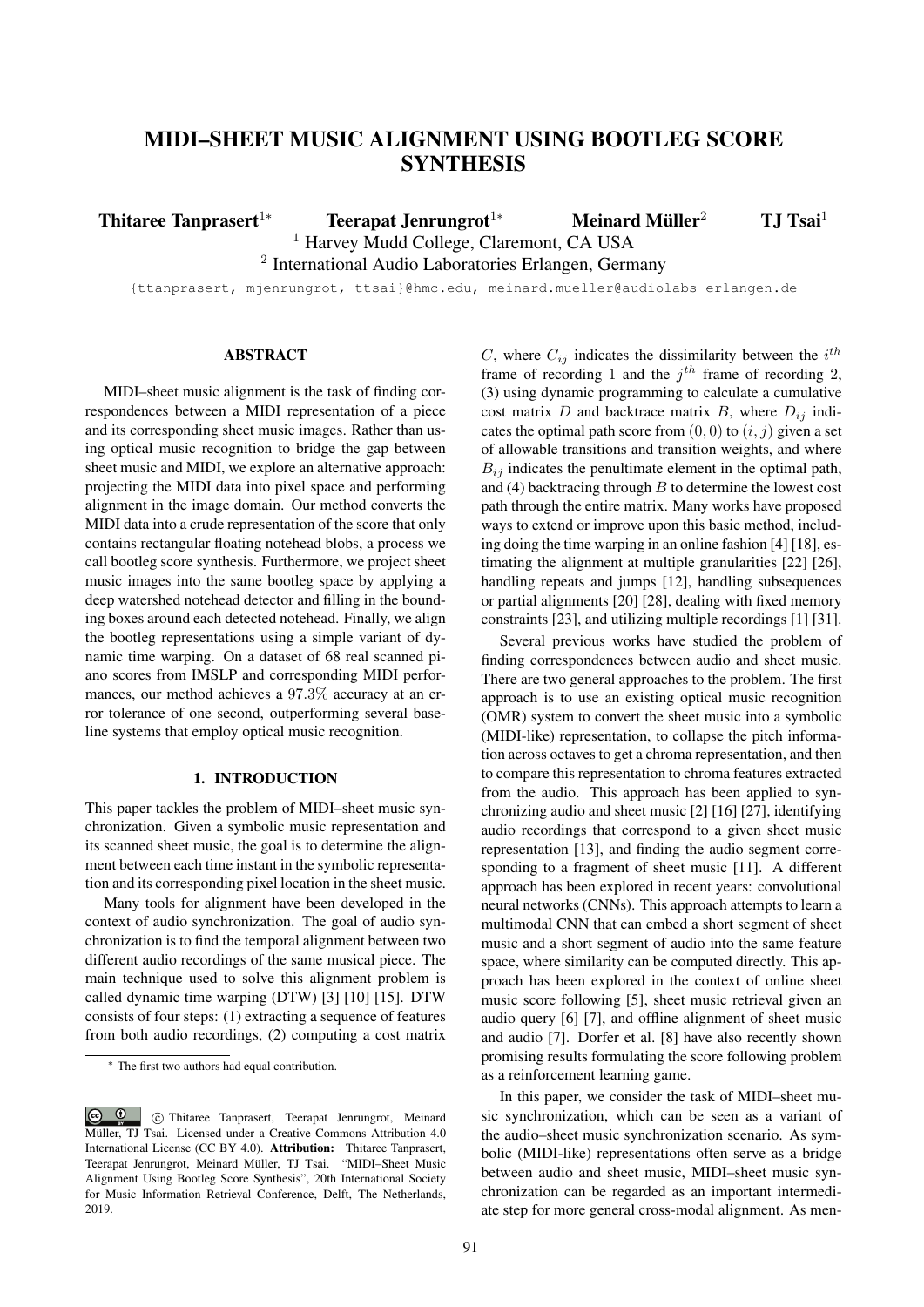tioned above, traditional approaches typically apply OMR to bridge the modality gap—a step that often introduces severe errors. On the other side, deep learning approaches that try to extract shared feature representations directly from waveforms (audio) and images (sheet music) are promising, but are still in their infancy [21]. As the main contribution of this paper, we introduce an approach that avoids an explicit OMR step by working with an explicitly known sparse, binary representation in the image domain. As we will demonstrate, we can convert both sheet image data and MIDI data into this representation using simple logic coupled with a notehead detector. Based on this common binary representation, we show how the alignment problem can then be solved using a simple variant of DTW. In a sense, our approach mimics a deep learning approach, but explicitly introduces a mid-level representation. We hope that our contribution not only sheds a new light into cross-modal alignment, but may also serve as a non-trivial baseline approach for future fully automated procedures.

The paper is organized as follows. Section 2 describes the proposed algorithm. Section 3 explains the experimental results. Section 4 provides an analysis of system performance. Section 5 concludes the work.

## 2. SYSTEM DESCRIPTION

There are two inputs to our system: a MIDI file and its corresponding sheet music. Similar to recent work [6–8], we assume that the sheet music is presented as a sequence of image strips, where each image strip contains a single line of music. We focus exclusively on piano music in this work, so each line of music consists of a single grand staff containing an upper staff (treble clef) and a lower staff (bass clef). The image strips may be different sizes, and the staff lines may appear at a different location on each strip.

Our proposed method has three main steps. The first step is to convert each image strip into a sparse, binary representation in pixel space  $(A_i$  in Figure 1). We perform this conversion by applying a notehead detector and filling in the predicted bounding boxes around each detected notehead. This representation is a very crude representation of the score that only contains rectangular floating notehead blobs. Accordingly, we call this a bootleg representation. The second step is to project the MIDI data into the same bootleg space  $(B_i$  in Figure 1). We perform this projection by converting MIDI note onsets into floating notehead blobs that are appropriately placed in pixel space. The third step is to align the bootleg representations using a variant of DTW (Figure 3). These three steps are described in detail in the next three subsections.<sup>1</sup>

# 2.1 Notehead Detection

The first step is to convert each image strip into a bootleg representation. As shown in Figure 1 (left side), we accomplish this by applying a notehead detector and filling in the predicted bounding boxes around each detected



Figure 1. Projecting data to bootleg space. We convert the image strips and MIDI data into a very crude approximation of the sheet music that only contains floating notehead blobs. The staff lines in  $A_i$  and  $B_i$  are shown as a visual aid, but are not included in the bootleg representation.

notehead. The remainder of this subsection describes our notehead detection.

Our notehead detector is based on the deep watershed detector recently proposed by Tuggener et al. [30] for musical object detection in sheet music. The deep watershed detector is a fully convolutional network [17] modified to predict three outputs: (a) a quantized energy output map which indicates the likelihood of having an object at each pixel location, (b) a class output map which predicts which type of object is present at each pixel location (e.g. filled notehead, staff line, treble clef, sharp, quarter rest, etc.), and (c) a bounding box output map which indicates the width and height of an object at that pixel location. Figure 2 illustrates the overall architecture of the deep notehead detection network. The reader is referred to [30] for more details. In [29] and [30], Tuggener et al. show that fully convolutional networks are more suitable for semantic segmentation and detection of tiny objects in sheet music, tasks where (large) object detection methods like Fast R-CNN [14], Faster R-CNN [25], and YOLO [24] fail miserably.

We trained our network on the DeepScores dataset [29]. This dataset contains approximately 300,000 full pages of synthetically generated musical scores and pixel-level ground truth labels for 124 different symbol classes. The inputs to the network are 500x500 grayscale image patches that are randomly sampled from the full page images. The loss function is a linear combination of the losses from the quantized energy output map (cross entropy loss), class output map (cross entropy loss), and bounding box output map (mean squared error).

After training on DeepScores, we fine-tune the network on real scanned sheet music. For fine-tuning, we manually annotated the location and type of approximately 2200 noteheads in 30 different pages of piano music downloaded from IMSLP. $^2$  These 30 pages of music were selected to maximize diversity across composers and music publishers, and they are a completely separate set from the data used to evaluate alignment. Because we only care about detecting noteheads, we disregard all other musical objects

<sup>&</sup>lt;sup>1</sup> Our code and data are available at https://github.com/ ttanprasert/sheet-midi-sync.

<sup>2</sup> https://imslp.org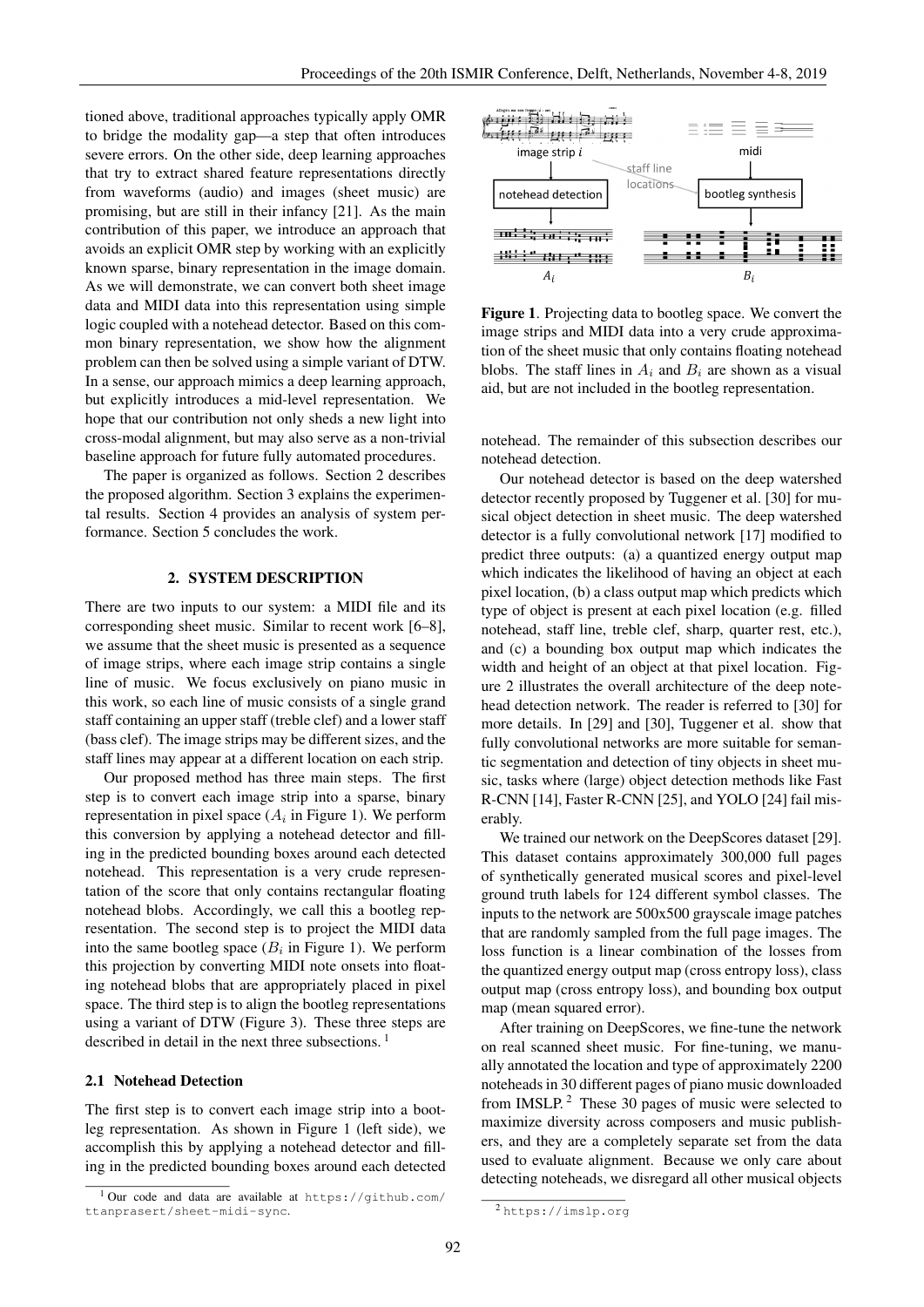

Figure 2. Architecture of the deep watershed notehead detector. The number below each layer indicates the number of feature maps. In the downsampling and upsampling stages, the length and width of the feature maps change by a factor of two in each successive layer. We train on the DeepScores dataset [29] and fine-tune on a small set of manually labeled noteheads in real scanned music.

in the fine-tuning process. Because the real scanned music contains a variety of font sizes, we scale each input image to match the staff line spacing in the DeepScores data. After fine-tuning, the notehead detector achieves a training mean average precision (mAP) of 0.4201 for all notehead types (black notehead, half notehead, and whole notehead). For reference, in normal object detection tasks (not tiny objects), the state-of-the-art mAP is around  $0.4$  to  $0.6$ .<sup>3</sup> Figure 5 (top half) shows an example of the notehead detector predictions on a section of Brahms Intermezzo Op. 117 No. 2.

## 2.2 Bootleg Synthesis

The second step is to convert the MIDI data into a bootleg representation. As shown in Figure 1 (right side), we accomplish this by converting note onsets into appropriately placed floating notehead blobs. This process consists of three key parts.

The first part is determining the staff line coordinate system. For each image strip, we would like to determine the location of the staff lines in the upper staff and lower staff. We can accomplish this by computing the row sum of image pixels, convolving the result with comb filters of various sizes (each containing 5 regularly spaced impulses), and identifying the comb filter that yields the strongest response at two non-overlapping staff locations. This gives us the staff line coordinate system for the upper and lower staves.

The second part is synthesizing and placing noteheads. Given the coordinate system from an image strip, we convert each MIDI note onset into one or more floating rectangular noteheads. Note that there is ambiguity when converting from a MIDI note number to a location on a staff. For example, a MIDI note number of 68 might appear as a G-sharp or an A-flat, which correspond to two different staff locations. To handle this ambiguity, we can place a larger-than-normal rectangular notehead which overlaps both possible locations. Furthermore, since notes in the middle register could appear in the right hand or left hand staves, we can simply place two different floating note-



Figure 3. Aligning MIDI-generated bootleg scores with the sheet image-generated bootleg strips. Each bootleg strip  $A_i$  is compared to its corresponding bootleg score  $B_i$ to yield a cost matrix block  $C_i$ . Note that each  $B_i$  is a MIDI-generated bootleg score of the *entire* piece projected onto the staff line coordinate system of strip  $A_i$ . The red line indicates an alignment path.

heads at both possible locations. In the visualization of  $B_i$ in Figure 1, for example, you can see that the first chord contains a C4, which produces a notehead in both the upper and lower staves.

The third part is handling timing issues. One issue is the choice of sampling rate. When converting the MIDI data into the bootleg representation, we must choose how much time corresponds to a single pixel column. To avoid extreme time warping, we select this parameter to ensure that the bootleg representation is approximately the same length as the image strips concatenated end-to-end. Another issue is shortening long pauses. When there is a fermata in the score, for example, the MIDI performance may slow down in tempo by a factor of three or four. The sheet music, however, does not reflect this, i.e., the length of the measure in pixels is not elongated by a factor of three or four. To mitigate this issue, we simply shorten long gaps greater than a fixed threshold to the length of the threshold. In experiments, we find that system performance is relatively insensitive to this threshold (across an order of magnitude).

Because each sheet image strip  $A_i$  has a different size and a different staff line coordinate system, we generate one bootleg score B<sup>i</sup> of the *entire* MIDI performance for each image strip  $A_i$ . In other words,  $B_i$  is the bootleg score representation of the entire MIDI performance projected onto the staff line coordinate system of image strip  $A_i$ . A schematic illustration of this process is shown in Figure 3 for the case of three image strips  $A_1$ ,  $A_2$ , and  $A_3$ . Note that the duration of each  $B_i$  ( $i \in \{1, 2, 3\}$ ) semantically corresponds to the total duration of the concatenation  $A_1A_2A_3$ , while the pixel height of each  $B_i$  matches the height of image strip  $A_i$ .

<sup>3</sup> http://cocodataset.org/#detection-leaderboard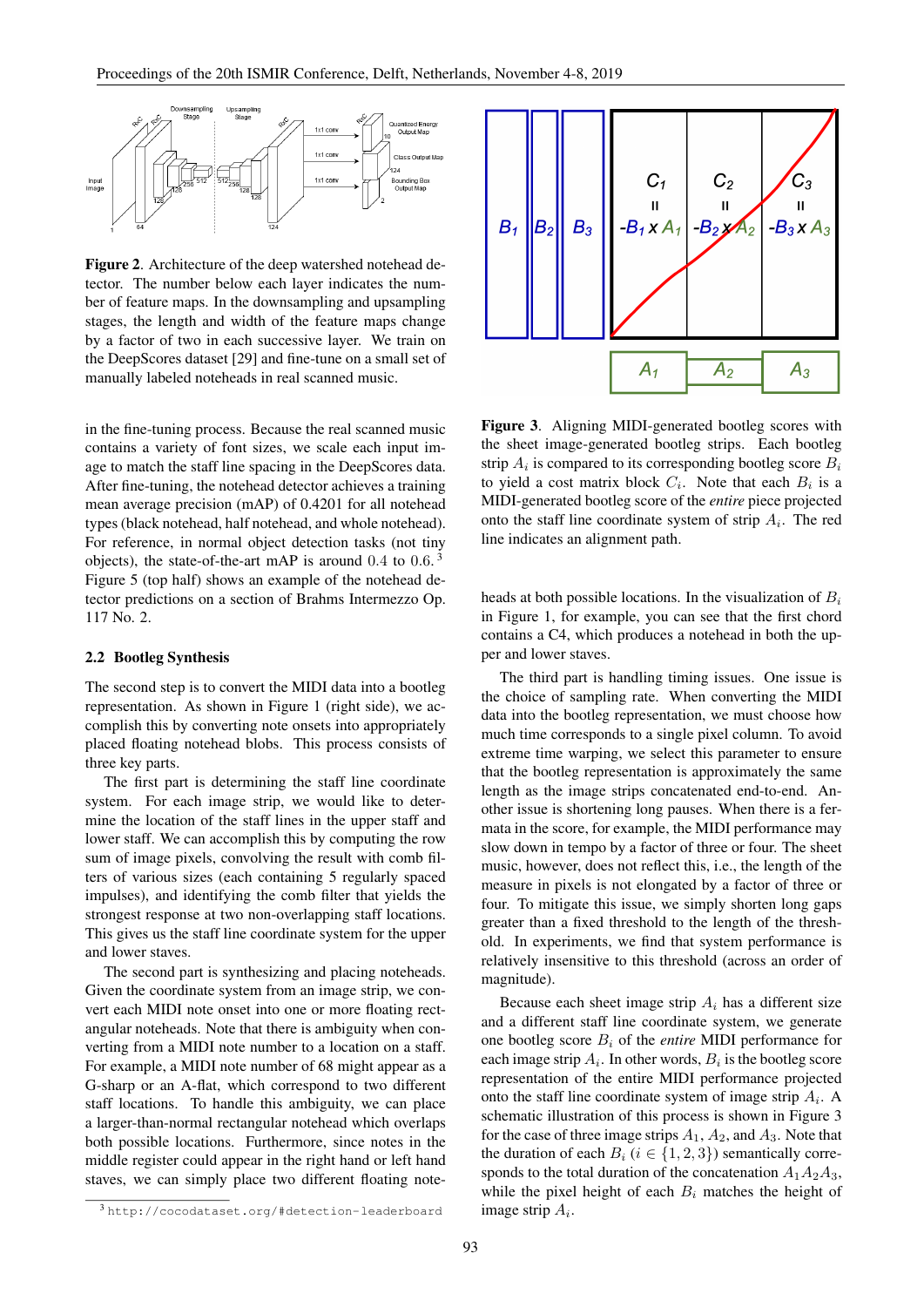# 2.3 Block DTW

The third step is to determine the alignment between the bootleg representations. Figure 3 shows a graphical depiction of this process. In this example, the sheet music contains three image strips  $A_1$ ,  $A_2$ , and  $A_3$ . The alignment is carried out in two substeps.

The first substep is to calculate the cost matrix  $(C_i)$  between each bootleg image strip  $(A_i)$  and its corresponding MIDI-generated bootleg score  $(B_i)$ . In choosing a suitable cost metric, we must consider the nature of the bootleg representations. The MIDI-generated bootleg score will have many redundant notes, where (for example) a C4 will appear in both the left and right hand staff systems in order to handle both possibilities. For this reason, we do not want to penalize the two bootleg representations when they disagree—we only want to reward them when they agree. One simple cost metric that meets this criteria is a negative inner product, i.e. the  $(k, \ell)$ <sup>th</sup> element of  $C_i$  indicates (-1) times) the number of overlapping black pixels in the  $k^{\text{th}}$ pixel column of  $B_i$  and the  $\ell^{\text{th}}$  pixel column of  $A_i$ . When black ink shows up in the same vertical pixel position in two pixel columns, it will make the cost more negative.

The second substep is to perform global DTW. We assemble the constituent cost matrices  $C_i$  into a single global cost matrix (represented as a bold black rectangle in Figure 3). We then apply DTW with step transitions  $\{(1, 1), (1, 2), (2, 1)\}\$  and corresponding weights  $\{2, 3, 3\}.$ This set of step transitions and weights is a robust, common choice in alignment tasks (e.g. see [19]). The lowest cost path through the global cost matrix is the estimated alignment between the MIDI performance and the sheet music. The estimated alignment is shown as a red line in Figure 3.

# 3. EXPERIMENTS

We now summarize our experiments, where we evaluate and compare our bootleg alignment approach with several baseline approaches. In Section 3.1, we describe our experimental setup introducing the dataset, the manually generated reference annotations, and the evaluation measure. In Section 3.2, we then present and discuss our quantitative results.

## 3.1 Experimental Setup

The data consists of sheet music scans and MIDI representations for 22 compositions from 8 different composers. The pieces are all for solo piano, contain no repeats or structural jumps, and span a variety of eras, styles, and lengths. The sheet music is downloaded from IMSLP and contains digital scans of printed sheet music editions in the public domain. Note that the choice of using scans of real printed sheet music is a significant departure from other works that focus on synthetically rendered sheet music representations (e.g. [7, 8]). In total, there are 68 sheet music scores. For each composition, we also collected one MIDI performance from online websites. <sup>4</sup> The MIDI performances are symbolic score representations that have been

| Piece                         | Sh | Meas | <b>Strips</b> |
|-------------------------------|----|------|---------------|
| Brahms Fantasia Op117No2      | 4  | 86   | 20,25         |
| Brahms Fantasia Op116No6      | 3  | 64   | 12,15         |
| Chopin Mazurka Op30No2        | 6  | 64   | 9,12          |
| Chopin Mazurka Op63No3        | 6  | 76   | 10,12         |
| Chopin Mazurka Op68No3        | 6  | 60   | 8,12          |
| Clementi Sonata Op36No1 mv3   | 2  | 70   | 8,8           |
| Clementi Sonata Op36No2 mv3   | 2  | 111  | 14,14         |
| Clementi Sonata Op36No3 mv3   | 2  | 82   | 11,11         |
| Debussy Children's Corner mv1 | 3  | 76   | 24,25         |
| Debussy Children's Corner mv3 | 3  | 124  | 23,29         |
| Debussy Children's Corner mv6 | 3  | 128  | 25,25         |
| Mendelssohn Op19No2           | 5  | 91   | 12,14         |
| Mendelssohn Op62No3           | 3  | 48   | 8,10          |
| Mendelssohn Op62No5           | 3  | 59   | 12,13         |
| Mozart Sonata No13 mv3        | 4  | 225  | 42,50         |
| Mozart Sonata No9 mv3         | 3  | 269  | 50,60         |
| Schubert Impromptu Op90No1    | 2  | 204  | 41,60         |
| Schubert Impromptu Op90No3    | 2  | 86   | 42,42         |
| Schubert Op94No2              | 2  | 92   | 17,20         |
| Tchaikovsky The Seasons - Jan | 2  | 102  | 29,29         |
| Tchaikovsky The Seasons - Jun | 2  | 99   | 38,40         |
| Tchaikovsky The Seasons - Aug | 2  | 198  | 24,24         |

Table 1. Summary of dataset. For each piece, the table indicates the number of sheet music versions (Sh), the number of measures (Meas), and the minimum & maximum number of image strips (i.e. lines of music) across the different sheet music versions.

modified to sound like expressive, realistic human performances. Table 1 summarizes the dataset.

The ground truth consists of beat-level annotations. For the sheet music, we annotate the horizontal pixel location of a subset of beats in each piece, along with the measure number and image strip number. Because pixel-level annotation of beat locations is very time-consuming, we annotate the beats in  $N = 40$  measures equally spaced throughout each piece. For the MIDI performances, we estimate the ground truth beat locations using  $pretry-\text{mid}^5$ and manually correct any errors.

To evaluate the system performance, we compare the predicted alignment to the ground truth annotations. At the ground truth beat locations in the sheet music, we compare the predicted corresponding times in the MIDI to the ground truth timestamps. Given a fixed error tolerance, we define the error rate to be the percentage of predictions that fall outside of the allowable error tolerance. By considering a range of error tolerances, we can characterize the tradeoff between error rate and error tolerance.

In total, we have 68 MIDI-score pairings, and the resulting alignments are evaluated at 10, 913 ground truth beat locations. Our choice to use scans of real published musical scores has a tradeoff: it places a constraint on the size of the dataset due to the time-consuming nature of annotation, but it is more representative of performance "in the wild" compared to large synthetic datasets like the Multimodal Sheet Music Dataset (MSMD) [9]. We also evaluate

<sup>4</sup> www.piano-midi.de and www.mazurka.org.uk

<sup>5</sup> https://github.com/craffel/pretty-midi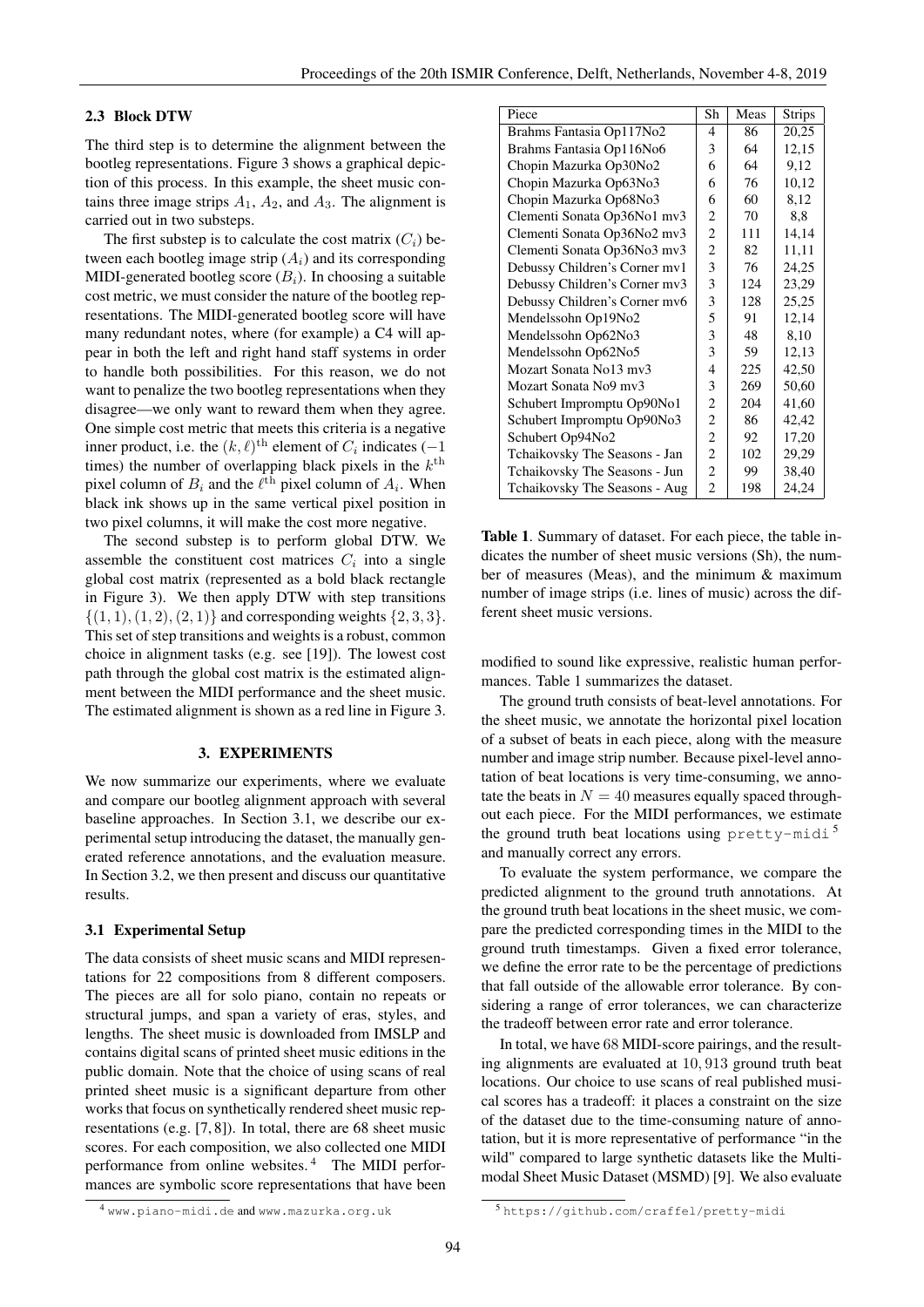

Figure 4. Comparison of baselines to the bootleg system with and without fine-tuning. The legend lists the systems in order of performance from worst to best. For a description of the baseline systems, see Section 3.2.

our system on MSMD as a point of comparison.

### 3.2 Results

We compare our bootleg method (with and without finetuning the notehead detector) to five baseline systems. The first baseline system ('globlin') simply assumes a global linear correspondence between the concatenated sheet image strips and the MIDI performance. The second and third baseline systems use two different commercial OMR systems (Photoscore  $6 \text{ and SharpEye}$ ) to convert the sheet music to MIDI, synthesize the MIDI to audio, and then perform audio–audio alignment using DTW on chroma features with  $25 \text{ ms}$  hop size. <sup>8</sup> These baselines are abbreviated as 'ps-audio' and 'se-audio' in Figure 4. The fourth and fifth baseline systems use the same two OMR systems to convert the sheet music to MIDI, estimate the beat locations using pretty-midi, and then assume a 1-to-1 correspondence between beat locations in both MIDI files. Note that the OMR system can have many recognition errors but still have perfect alignment if it can simply interpret barlines and beats correctly. These two baselines are abbreviated as 'ps-midi' and 'se-midi' in Figure 4. <sup>9</sup>

There is one important issue to mention about evaluating the OMR baseline systems. Because PhotoScore and SharpEye do not retain the connection between sheet music pixel location and corresponding MIDI time, there is no reliable way to automatically infer ground truth beat locations in the OMR-generated MIDI. Thus, it was necessary to manually annotate the ground truth beat locations in the OMR-generated MIDI on every sheet music score, so that the predicted alignment can be evaluated. This is a



Figure 5. An example of the predicted alignment produced by the bootleg system. The upper half of the figure shows the original score with the detected noteheads overlaid. The bottom half of the figure shows the aligned MIDI-generated bootleg score. This figure is best visualized in color.

very time-consuming process, and clearly not sustainable for large-scale evaluations. However, the benefit of these results is a fair comparison to commercial OMR systems over a reasonably diverse data set.

Figure 4 compares the performance of our proposed bootleg approach (with and without fine-tuning) against the five baseline systems. There are three things to notice about Figure 4.

First, the bootleg method ('bootleg') outperforms the baselines by a wide margin. For example, at 500 ms error tolerance the bootleg systems achieve error rates around 10%, whereas the best performing baseline system achieves an error rate of 47%. Similarly, at 1000 ms error tolerance the bootleg systems achieve  $3 - 4\%$  error rate, whereas the best baseline system has a 27% error rate.

Second, fine-tuning the notehead detector on sheet music scans ('bootleg-ft') shows demonstrable improvement. For example, at 1000 ms error tolerance the fine-tuning improves the error rate from 4.0% to 2.7%, and at 100 ms error tolerance the fine-tuning improves the error rate from 48.8% to 42.8%. We already know that fine-tuning will always improve results. The key observation here is that we can significantly improve results even with an extremely small dataset (2200 noteheads).

Third, the bootleg systems achieve very low asymptotic error rates. Whereas the best-performing baseline system achieves an error rate of 24.7% at a 2000 ms error tolerance, the fine-tuned bootleg system achieves a 0.4% error rate. So, the bootleg alignments are reliable, at least on the data in our experiments.

#### 4. FURTHER ANALYSIS

In this section, we further investigate the proposed system through three different types of analyses.

# 4.1 Visualization of Alignments

The first method of analysis is to create a visualization that shows the predicted alignment between the bootleg repre-

<sup>6</sup> https://www.neuratron.com/photoscore.htm

<sup>7</sup> http://www.visiv.co.uk

<sup>8</sup> We also experimented with doing DTW directly on a piano roll representation of the MIDI data, but found that the results were always worse than synthesizing to audio and aligning chroma features.

 $9$  Note that the stairstep shape of the 'se-midi' system comes from the fact that SharpEye always renders its OMR-generated MIDI at 120 BPM, so that missing or extra beats correspond to errors at integer multiples of 500 ms.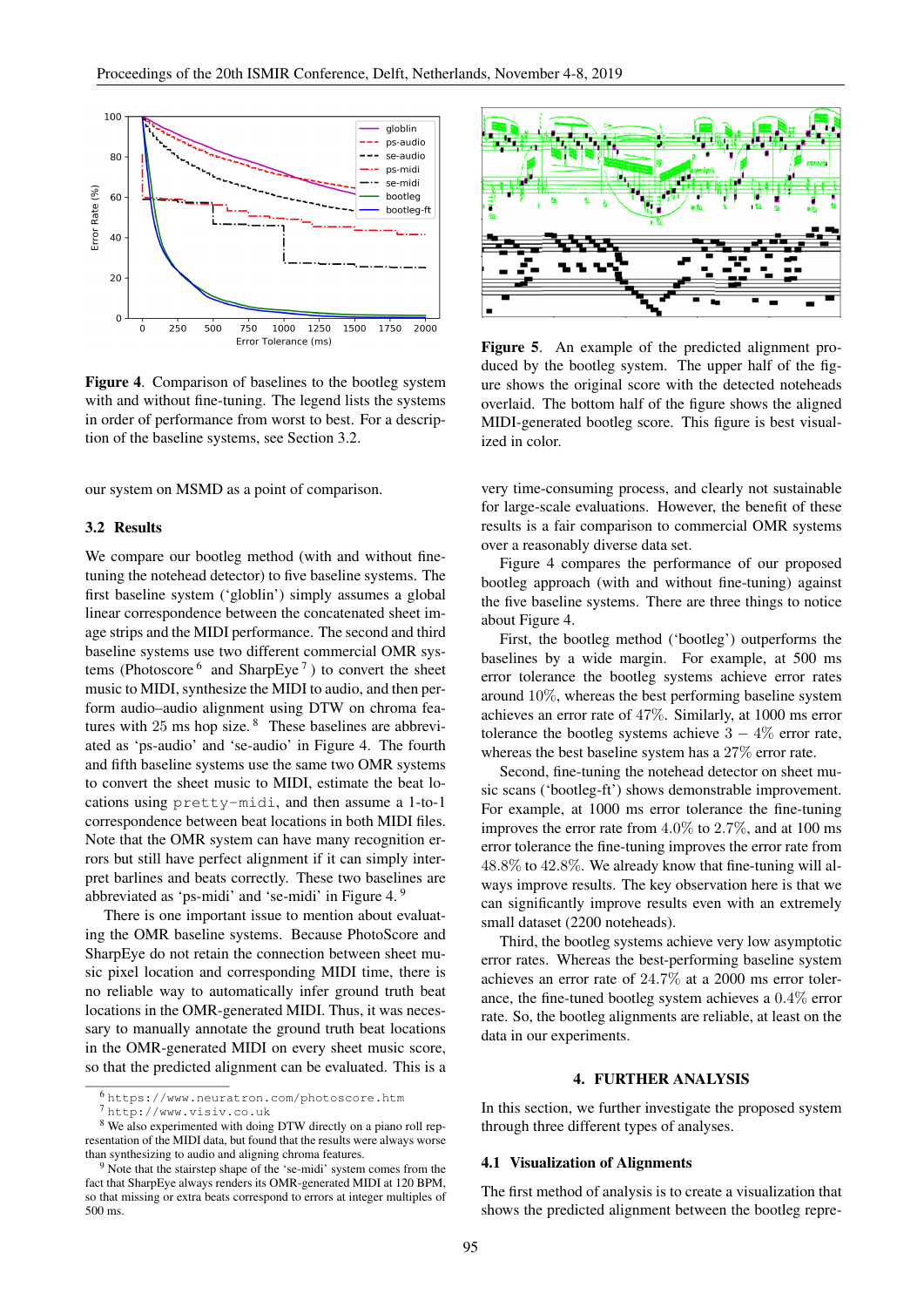

Figure 6. This figure shows two comparisons: (a) The performance of the bootleg system on real scanned sheet music vs. synthetically generated sheet music (see Section 4.2). (b) The performance of the bootleg system with and without notehead detection (see Section 4.3).

sentations. Figure 5 shows an example from a section of Brahms Intermezzo Op. 117 No. 2. In the upper half, the detected notehead regions are overlaid on top of the original score for ease of visualization. The bottom half contains the aligned MIDI-generated bootleg score. We can see that most noteheads are correctly detected, and the two bootleg representations match well.

By looking at example visualizations, we discovered two weaknesses in our system. The first weakness is that the notehead detector performs poorly on half noteheads and whole noteheads. This is due to the fact that the training data was highly imbalanced towards filled noteheads. The second weakness is that the staff line detection occasionally fails, which leads to poor alignments on the entire strip. Interestingly, the system is fairly robust to clef changes, mainly because clef changes usually only occur in one staff but not in both staffs simultaneously.

#### 4.2 Synthetic vs. Real Data

The second analysis investigates the question: "How well does the proposed system work on synthetic data vs. real data?" As mentioned before, we chose to evaluate the baseline systems on real data (i.e. scans of music from IMSLP) rather than synthetically rendered data so that we can assess performance "in the wild." The primary drawback of using real data is that it needs to be manually annotated, which is very costly and limits the practical size of the evaluation dataset. To see how well our system performs on synthetic data, we also ran a large-scale evaluation on the Multimodal Sheet Music Dataset (MSMD) [9].

Figure 6 compares the performance of the bootleg system on the real dataset (black solid line) and the test set from MSMD (gray solid line). We can see that the synthetic data is "easier" to align, especially at lower error tolerances. However, the performance on MSMD leveled off at a much higher error rate for large error tolerances (e.g. 4.4% error at 1500 ms tolerance vs. 1.8% error on the real

dataset). Upon further investigation, we found that these errors came from a small set of six pieces that all had one of two peculiar characteristics: (a) they consisted of almost all half or whole notes throughout the entire piece (e.g. Erik Satie's *Gymnopedies*), or (b) they had very frequent time signature changes (on average every 1.4 measures for the two relevant pieces). The first characteristic will cause the bootleg system to fail because of the imbalance in notehead detection training data, and the second will cause extreme time warping in the alignment stage. While these pieces might be considered extreme or unusual in this regard, they nonetheless provide additional insight into failure modes of the bootleg approach. When we removed this set of six pieces from evaluation, the error curve falls significantly (dotted gray line in Figure 6). We can interpret the gap between the dotted gray curve and the solid black curve as the performance loss when transitioning from synthetic data to real scanned sheet music.

#### 4.3 Importance of Notehead Detection

The third analysis investigates the question: "How much does system performance depend on notehead detection?" To answer this question, we simply removed the notehead detection from our system and directly aligned the MIDIgenerated bootleg scores to the raw image strips. We expect the performance to be worse without notehead detection because the raw sheet music will contain many symbols that the MIDI-generated bootleg score does not have: note stems, rests, accidentals, etc. These additional symbols introduce noise that can lead to poor alignments.

Figure 6 compares the performance of the bootleg system with (solid black line) and without (dotted black line) notehead detection on the real dataset. Surprisingly, the system without notehead detection performs only marginally worse, and it approaches approximately the same error rate at high error tolerances. This suggests a way to significantly reduce the complexity of the system without sacrificing much performance.

# 5. CONCLUSION

We investigate the MIDI–sheet music synchronization problem as an important intermediate step for cross-modal alignment. Because OMR is a difficult task and may not be needed for music alignment, we avoid the need for OMR by introducing a mid-level representation called a bootleg score. We project the MIDI data into bootleg space using the rules of Western musical notation, and we project the sheet music into bootleg space by applying a deep watershed notehead detector. Once the MIDI and sheet music have been projected to this bootleg representation, the alignment can be performed using a simple variant of DTW. We evaluate the proposed system on scans of real published piano scores. Our results indicate that the proposed approach works well for piano music, and it outperforms several baseline systems based on optical music recognition. Our approach may serve as a non-trivial baseline approach for future end-to-end learning approaches.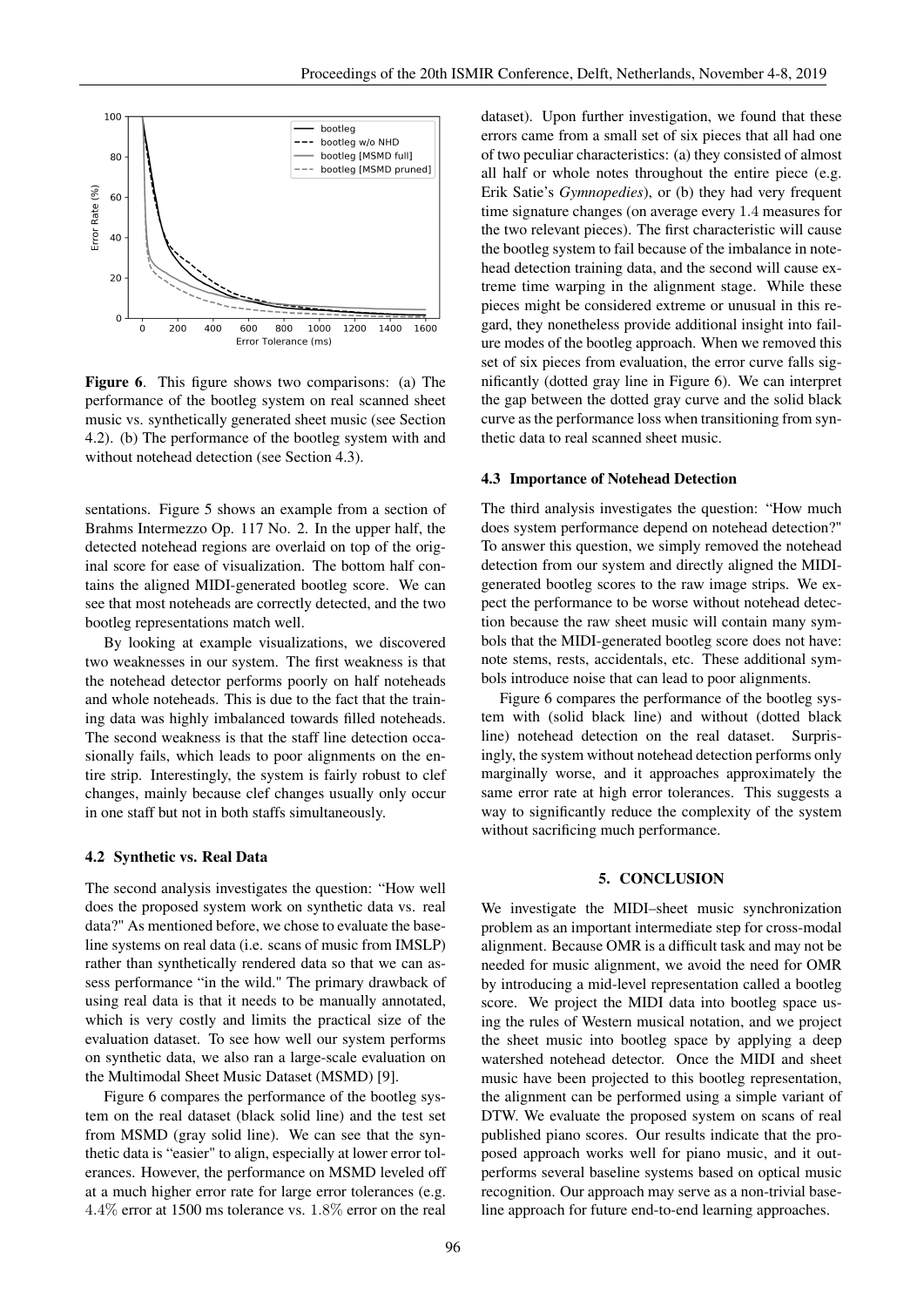# 6. ACKNOWLEDGMENTS

Thitaree Tanprasert and Teerapat Jenrungrot were supported by the Class of 1989 Summer Experiential Learning Fund, the Vandiver Summer Experiential Learning Fund, and the Norman F. Sprague III, M.D. Experiential Learning Fund established by the Jean Perkins Foundation. We gratefully acknowledge the support of NVIDIA Corporation with the donation of the Tesla K40 GPU used for this research. Meinard Müller was supported by the German Research Foundation (DFG MU 2686/12-1). The International Audio Laboratories Erlangen are a joint institution of the Friedrich-Alexander-Universität Erlangen-Nürnberg (FAU) and Fraunhofer Institut für Integrierte Schaltungen IIS.

# 7. REFERENCES

- [1] Andreas Arzt and Gerhard Widmer. Real-time music tracking using multiple performances as a reference. In *Proc. of the International Conference on Music Information Retrieval (ISMIR)*, pages 357–363, Málaga, Spain, 2015.
- [2] David Damm, Christian Fremerey, Frank Kurth, Meinard Müller, and Michael Clausen. Multimodal presentation and browsing of music. In *Proc. of the International Conference on Multimodal Interfaces (ICMI)*, pages 205–208, Chania, Crete, Greece, October 2008.
- [3] Roger B. Dannenberg and Ning Hu. Polyphonic audio matching for score following and intelligent audio editors. In *Proc. of the International Computer Music Conference (ICMC)*, pages 27–34, San Francisco, USA, 2003.
- [4] Simon Dixon. Live tracking of musical performances using on-line time warping. In *Proc. of the 8th International Conference on Digital Audio Effects*, pages 92– 97. Citeseer, 2005.
- [5] Matthias Dorfer, Andreas Arzt, Sebastian Böck, Amaury Durand, and Gerhard Widmer. Live score following on sheet music images. In *Late Breaking Demo at the International Conference on Music Information Retrieval (ISMIR)*, 2016.
- [6] Matthias Dorfer, Andreas Arzt, and Gerhard Widmer. Towards score following in sheet music images. In *Proc. of the International Conference on Music Information Retrieval (ISMIR)*, pages 789–795, New York City, New York, USA, 2016.
- [7] Matthias Dorfer, Andreas Arzt, and Gerhard Widmer. Learning audio-sheet music correspondences for score identification and offline alignment. In *Proc. of the International Conference on Music Information Retrieval (ISMIR)*, pages 115–122, Suzhou, China, 2017.
- [8] Matthias Dorfer, Florian Henkel, and Gerhard Widmer. Learning to listen, read, and follow: Score following as

a reinforcement learning game. In *Proc. of the International Conference on Music Information Retrieval (IS-MIR)*, pages 784–791, 2018.

- [9] Matthias Dorfer, Jan Hajič Jr., Andreas Arzt, Harald Frostel, and Gerhard Widmer. Learning audio-sheet music correspondences for cross-modal retrieval and piece identification. *Transactions of the International Society for Music Information Retrieval*, 1(1):22–33, 2018.
- [10] Sebastian Ewert, Meinard Müller, and Peter Grosche. High resolution audio synchronization using chroma onset features. In *Proc. of IEEE International Conference on Acoustics, Speech, and Signal Processing (ICASSP)*, pages 1869–1872, Taipei, Taiwan, April 2009.
- [11] Christian Fremerey, Michael Clausen, Sebastian Ewert, and Meinard Müller. Sheet music-audio identification. In *Proc. of the International Conference on Music Information Retrieval (ISMIR)*, pages 645–650, Kobe, Japan, October 2009.
- [12] Christian Fremerey, Meinard Müller, and Michael Clausen. Handling repeats and jumps in scoreperformance synchronization. In *Proc. of the International Conference on Music Information Retrieval (IS-MIR)*, pages 243–248, Utrecht, The Netherlands, 2010.
- [13] Christian Fremerey, Meinard Müller, Frank Kurth, and Michael Clausen. Automatic mapping of scanned sheet music to audio recordings. In *Proc. of the International Conference on Music Information Retrieval (ISMIR)*, pages 413–418, Philadelphia, USA, September 2008.
- [14] Ross Girshick. Fast R-CNN. In *Proceedings of the IEEE International Conference on Computer Vision (ICCV)*, pages 1440–1448, 2015.
- [15] Ning Hu, Roger B. Dannenberg, and George Tzanetakis. Polyphonic audio matching and alignment for music retrieval. In *Proc. of the IEEE Workshop on Applications of Signal Processing to Audio and Acoustics (WASPAA)*, New Paltz, NY, USA, 2003.
- [16] Frank Kurth, Meinard Müller, Christian Fremerey, Yoon-Ha Chang, and Michael Clausen. Automated synchronization of scanned sheet music with audio recordings. In *Proc. of the International Conference on Music Information Retrieval (ISMIR)*, pages 261–266, Vienna, Austria, September 2007.
- [17] Jonathan Long, Evan Shelhamer, and Trevor Darrell. Fully convolutional networks for semantic segmentation. In *Proceedings of the IEEE Conference on Computer Vision and Pattern Recognition (CVPR)*, pages 3431–3440, 2015.
- [18] Robert Macrae and Simon Dixon. Accurate real-time windowed time warping. In *Proc. of the International Conference on Music Information Retrieval (ISMIR)*, pages 423–428, 2010.